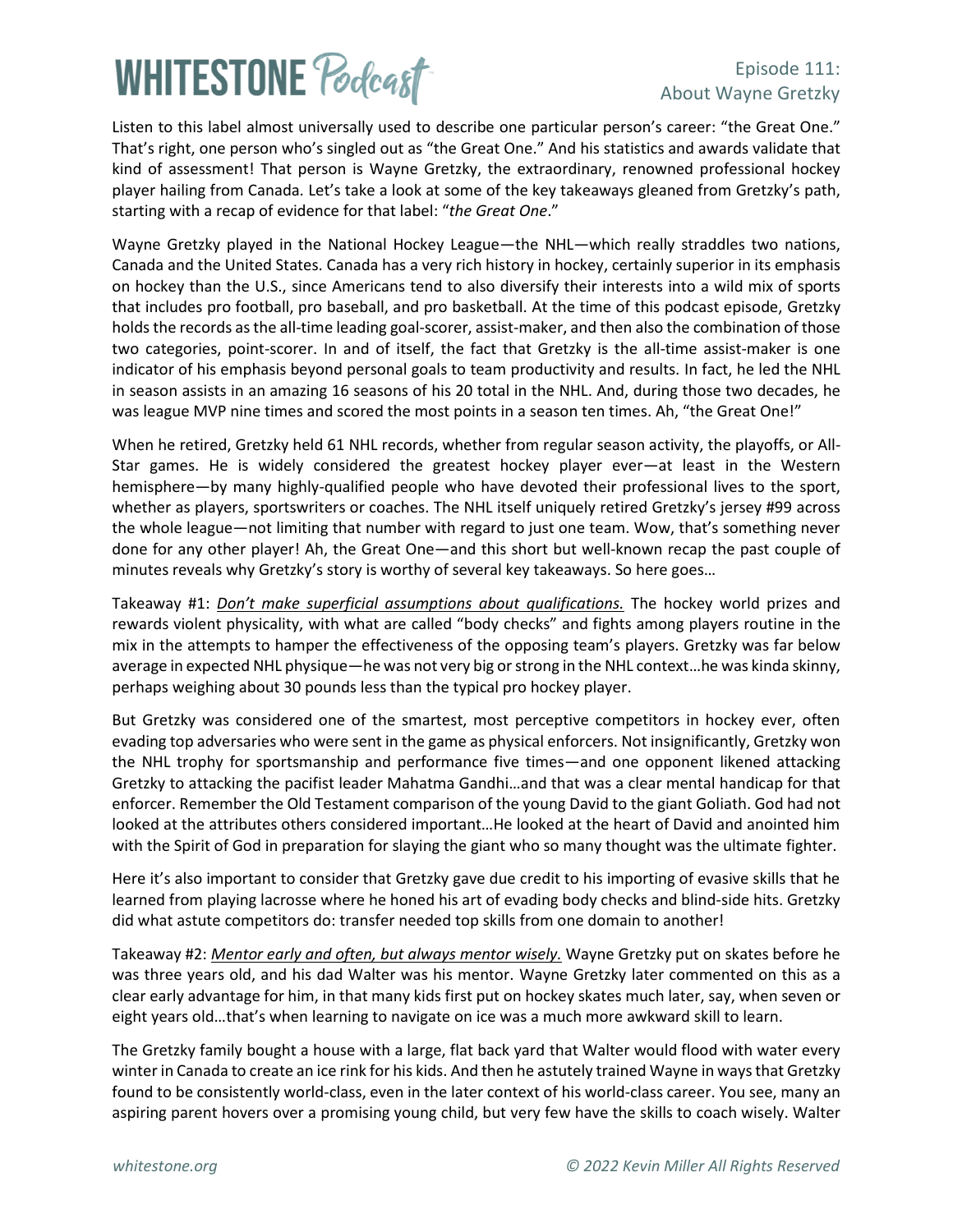## **WHITESTONE Podcast**

#### Episode 111: About Wayne Gretzky

deeply impacted Wayne with unusual training for some 14 years, and Wayne gives Walter very generous credit for that. Funny anecdote here: the Gretzky's called their backyard ice rink the "Wally Coliseum."

So, what's the parallel idea for organizations? Many people drift in a sea of average. Some are intentionally mentored. But few are mentored at a world-class level. So, what's the parallel for Christians? Same answers, just switch the word *discipled* for the word *mentored*—few are discipled at a world-class level.

Takeaway #3: *Gifting doesn't make perfect, practice makes perfect.* Well, we know that even lots of practice can't make performances perfect, but you get the idea…and you know the importance of intense practice! Over the years, Gretzky's success has been attributed to unusual instincts…a so-called "sixth sense"…somehow, a very special gifting that the typical pro hockey player doesn't have. But Gretzky scoffs at that notion. He credits many hours of practice each day in the dead of winter from a very early age again, with Wayne unfailingly mentioning the tutelage of his dad Walter running him through the many scenarios, fruitfully coaching Wayne into highly effective, exceptional judgment and on-the-ice responses. Like Gretzky has said about that "instinct:" do you trust doctors based on their instincts…or their practice?

Now, let's back up for a minute. Yes, strong gifting for any great endeavor and career is genuinely foundational before practice. But practice hones that gifting, kicking in to foster exceptional results. But take Gretzky's world-class testimony here: relentlessly practice under the best mentoring you can get!

Takeaway #4: *The very best individual contributor optimizes the entire team.* Former NHL goaltender [Ken](https://en.wikipedia.org/wiki/Ken_Dryden)  [Dryden](https://en.wikipedia.org/wiki/Ken_Dryden) wrote this: "[Gretzky] play[ed] a true team game…[he] knew he wasn't big enough, strong enough, or even fast enough to do what he wanted to do if others focused on him. Like a magician, he had to direct attention elsewhere, to his four teammates on the ice with him, to create the momentary distraction in order to move unnoticed into the open ice where size and strength didn't matter…Gretzky made his opponents compete with five players, not one, and he made his teammates full partners to the game. He made them skate to his level and pass and finish up to his level or they would be embarrassed." Evidence? No team in NHL history scored 400 goals a season until 1982 to 1985, when Gretzky's team averaged 423.

Takeaway #5: *"Skate where the puck's going, not where it's been."* These words are the quintessential quote from Walter starting in Wayne's earliest years, and it's the one phrase most widely associated with Gretzky's hockey-playing career—known far and wide to business and nonprofit leaders in many industry sectors. But here's the key: the reason that this phrase is famous is because Gretzky appeared to *actually be doing that over and over again* in the NHL, while his peers in the NHL who were among the very best hockey players in the world clearly and consistently fell short in comparison to Gretzky. Let's face it, the only reason this saying about "where the puck's going" is famous is because Gretzky actually did it!

The key is that almost everyone likes to consider the lessons they discern from the recent past are highly indicative of how to wisely handle the future. Let me repeat that: almost everyone likes to consider the lessons they discern from the recent past as highly indicative of how to wisely handle the future. But this is often not true in our rapidly-changing world. The puck in a big arena of robust business competition may be going in unexpected directions and places that require foresight, flexibility, and quick action. This is an art—and that requires great mentoring, study, understanding, awareness, and practice! And in this very rapidly changing digital era, truly understanding where "the puck's going" is a very rare skill.

The problem with many wannabes is that they love to quote the difficult things that top performers do as if they are fully aware of how to do those difficult things and are doing exactly what's needed. But history shows that most people are definitionally just average in direct comparison to their peers, whether they are a manager, surgeon, hockey player, or CEO. Still, Gretzky's devotion to very high performance is attainable to motivated people who closely study and execute these five takeaways in their context. So, take a deep breath now and consider: how are you and your workplace doing with these Gretzky takeaways? How about you and your church? Amazing opportunities are ahead…with the proper mindset!